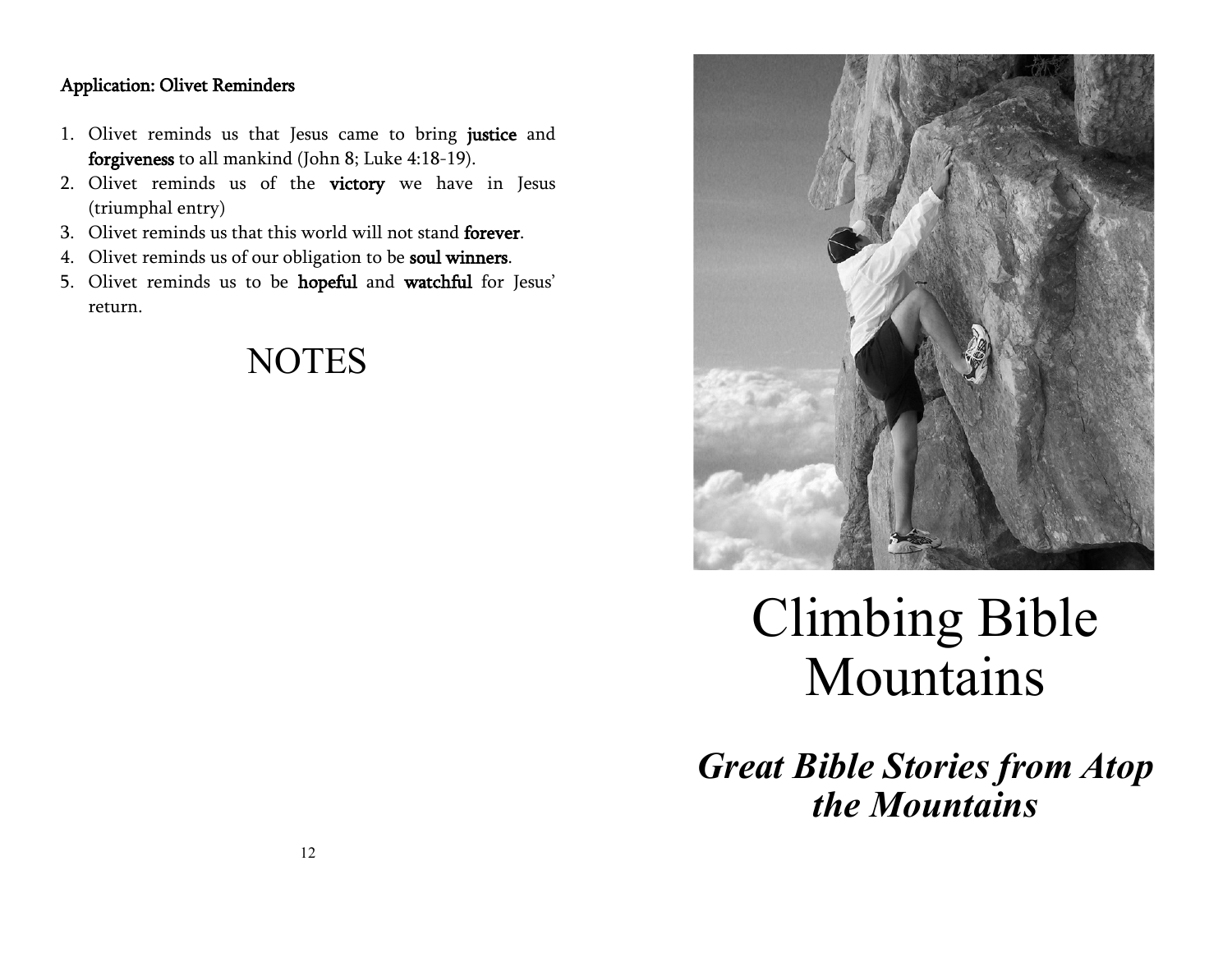# "Now therefore give me this mountain..." Joshua 14:12 NKJV

These are the words of Caleb, "God's Mountain Man," as he entered the Promised Land to receive his inheritance. The Bible tells us Caleb was 85 years old when he called upon Joshua to deliver his inheritance, and had participated in Israel's 40 year wilderness journey (Joshua 14:10-11).

The English word "mediocre" has come to mean "moderate to inferior in quality, barely serviceable." It comes from a Latin compound meaning "half way up the mountain" — Medius = middle + ocris = rugged mountain.

Caleb was certainly no mediocre follower of God. He had been faithful since he was sent to spy out and bring a report concerning the Promised Land (Numbers 13:6, 30).

As Christians, genuine followers of God, there are many mountains we must face. We should "attack" our mountains with the same faith as Caleb, God's Mountain Man." One doesn't just pick a mountain and start climbing. Attacking a mountain requires both training and planning.

Our study this week will examine some great lessons of faith and courage that were received on mountains. I hope you will "attack" these lessons with the same fervor as one who is preparing himself to climb a rugged mountain.

# LET'S GET STARTED!

# Lesson 5

# **The Mount of Olives: the Mountain of Duty & Anticipation**

Introduction: The Mount of Olives (a.k.a. Olivet) was east of Jerusalem (Zech 14:4). Mentioned but once in the Old Testament (cf 1 Sam 15:30), it was the site of many memorable events in Jesus' life:



- 1. Jesus came from Olivet when He was confronted by the Jews with the woman taken in adultery (John 8:1ff).
- 2. Jesus resided on Olivet during the night as he taught each day in the Temple (Luke 21:37-38), and just prior to cleansing the Temple for the second time (Matt 21:12).
- 3. Jesus was on Olivet when He sent two disciples to obtain the colt upon which He would make His "triumphal entry" into Jerusalem (Matt 21:1ff, Mark 11:1ff, Luke 19:26ff).
- 4. It was there that Jesus wept over Jerusalem (Luke 19:29ff) and from there where He told His disciples of the signs preceding the destruction of Jerusalem (Matt 24:1ff; Mark 13:1ff).
- 5. It was to Olivet that Jesus and His apostles resorted following the institution of the Lord's Supper (Matt 26:30; Luke 22:39).
- 6. Olivet was place from whence Jesus last spoke to the apostles just before He ascended to heaven, never to return to earth.
- 7. Prior to His ascension, Jesus gave the apostles instruction to go to Jerusalem and wait for the promise of the Holy Spirit.
- 8. It was also here that Jesus gave the Great Commission to go and preach the gospel to every person.
- 9. It was here that the angel appeared to the apostles, telling them that Jesus would return just as they had seen Him leave.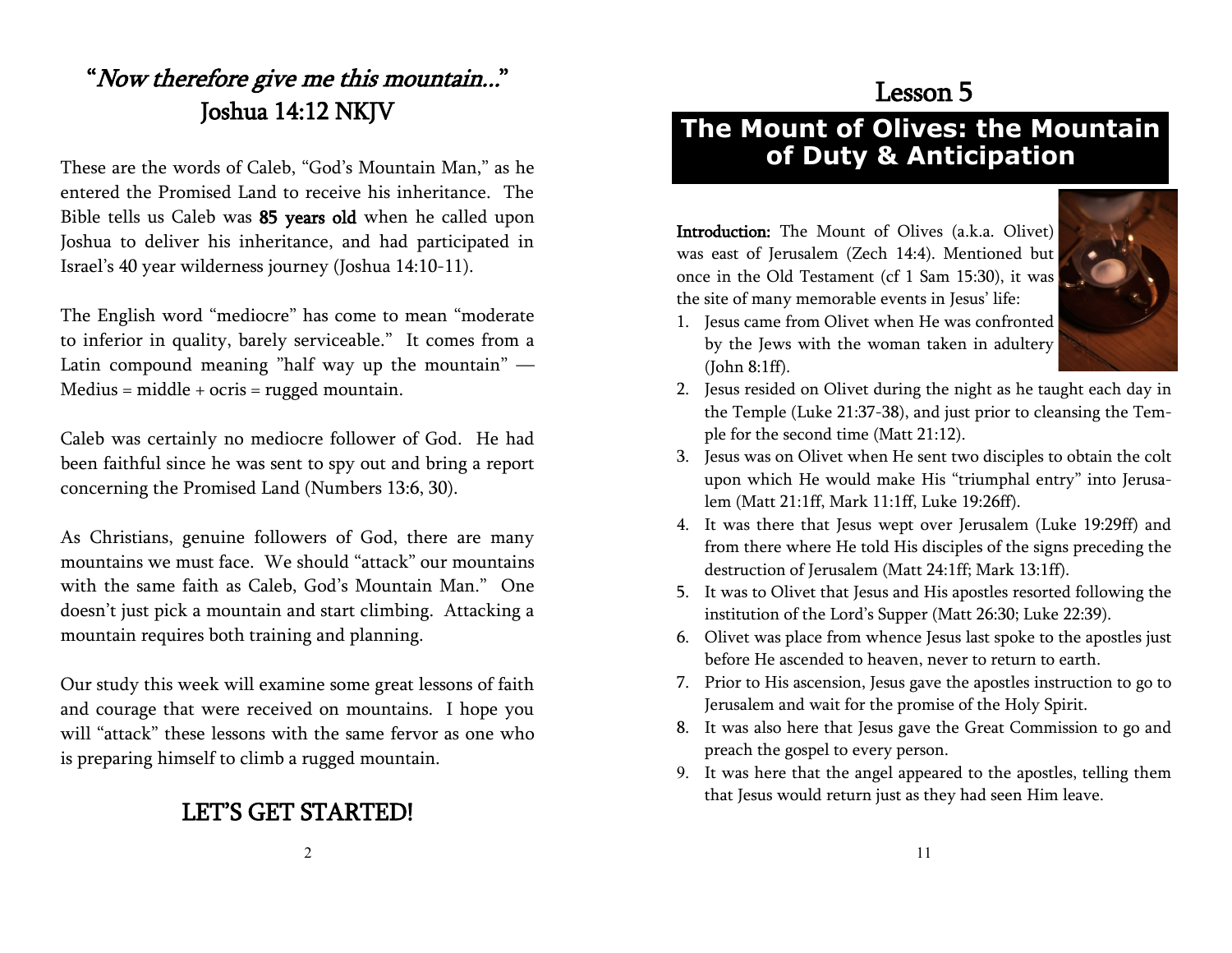6. It was at this place where Jesus served as our substitute and sacrifice.

#### Application: Jesus was our Substitute and Sacrifice

#### Jesus was our Substitute

- 1. Matthew 27:15-26 It wasn't Barabbas who was released, it was **!**
- 2. Galatians  $1:3 He$  gave \_\_\_\_\_\_\_\_\_\_\_\_ for our sins: Titus 2:14; Hebrews 9:14, 26, 28
- 3. 1 John 2:1-2—And not for our sins only, but for the sins of the \_\_\_\_\_\_\_\_\_\_\_\_\_\_\_\_\_\_\_\_\_\_\_\_\_\_\_\_\_\_\_\_.

Read Isaiah 53:4-8 and note the 7 times that our sins are connected to the Jesus' death:

- 1. He has  $our$   $\&$   $our$   $-v$  4
- 2. He was \_\_\_\_\_\_\_\_\_\_\_\_ for our \_\_\_\_\_\_\_\_\_\_\_\_\_\_\_\_\_\_\_ v 5
- 3. He was \_\_\_\_\_\_\_\_\_\_ for our \_\_\_\_\_\_\_\_\_\_\_\_\_ v 5
- 4. He was  $\frac{1}{2}$  for our  $\frac{1}{2}$  v 5
- 5. By his we are  $-$  v 5
- 6. The Lord \_\_\_\_\_\_\_\_ on \_\_\_\_\_\_\_ the \_\_\_\_\_\_\_\_\_\_\_\_\_ of us all v 6
- 7. He was \_\_\_\_\_\_\_\_\_\_\_\_ for our \_\_\_\_\_\_\_\_\_\_\_\_\_\_\_\_\_\_\_\_ v 8

## Jesus was our Sacrifice

- 1. He was \_\_\_\_\_\_\_\_\_\_\_ and put to \_\_\_\_\_\_\_ —Isaiah 53:10
- 2. His was made as an  $\frac{1}{2}$  for sin—Isaiah 53:10
- 3. He sacrificed His \_\_\_\_\_\_\_\_ Luke 22:19
- 4. He sacrificed His Matthew 26:28

## Lesson 1

## **Mount Sinai: the Mountain of Separation**

#### Texts: Exodus 19-20, Deuteronomy 5.



Introduction and Storyline: This lesson should help us learn the lesson of being a special people, separate from the world, dedicated to God.

- 1. In the third month following Israel's deliverance from Egypt (Ex 13:17-14:31), God's children find themselves at Mount Sinai (Ex 19:1). It is at this place that God calls Moses to meet with Him to receive preliminary instructions to prepare Israel to receive their new law (Ex 19:2 -25).
- 2. In Exodus 20, God delivers to Moses the Ten Commandments and (later) other portions of what is known as the Mosaic Law or Law of Moses (cf Acts 15:5).
- 3. In Deuteronomy 5, Moses issues a reminder to the children of Israel that the law they received at Sinai was for them alone, and set them apart from every other nation on earth. (FYI -"Deuteronomy" means "second law," specifically here, the second giving of Moses' Law.)
- 4. "The Lord made this covenant with us in Horeb" (the name of the northern part of the Sinai mountain range - v 2). "The Lord did not make this covenant with our fathers, but with us, those who are here today, all of us who are alive"  $(v 3)$ .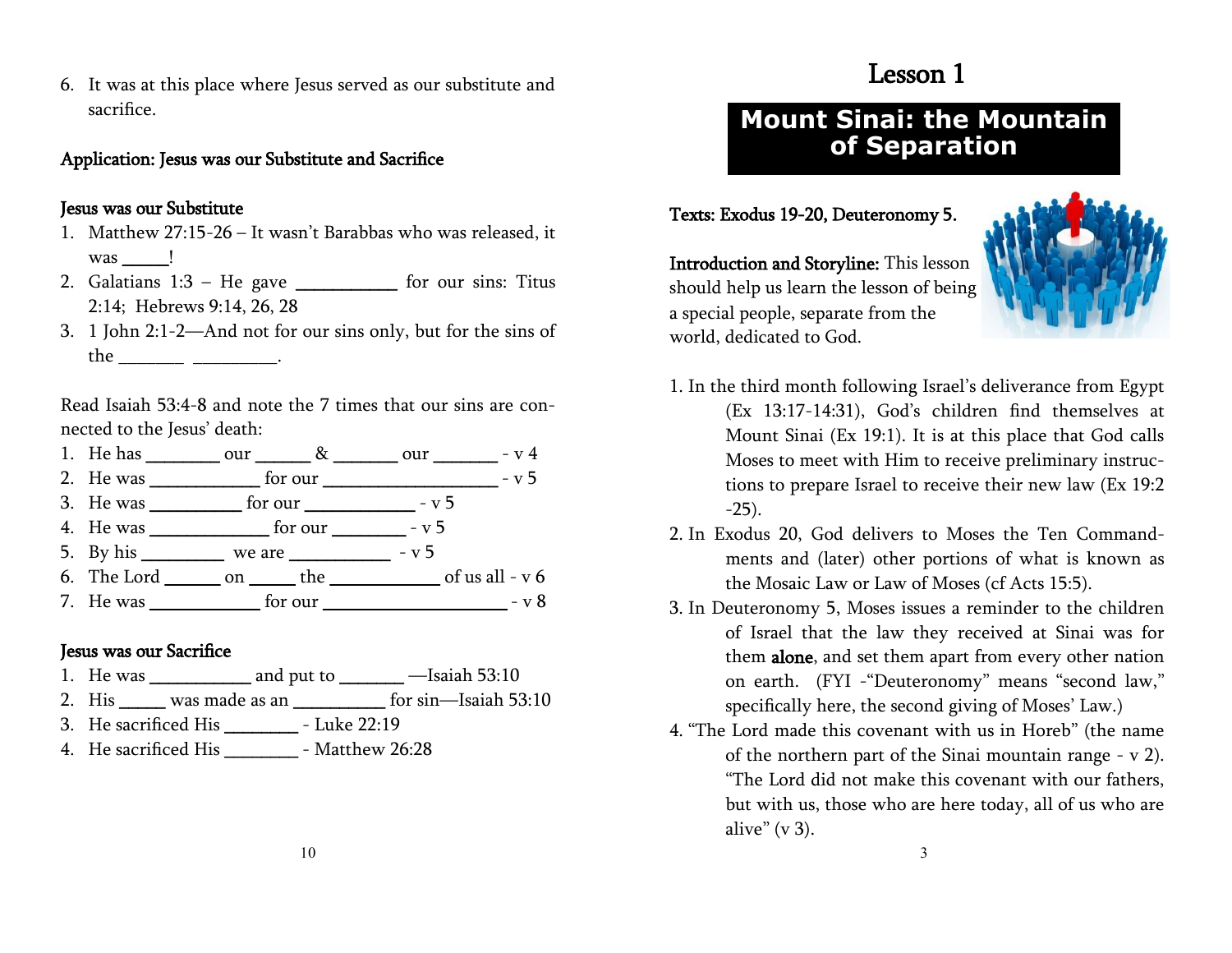## Thinking about our theme of "separation":

- 1. From whom was Israel separated at Sinai?
- 2. What did God use to separate Israel?
- 3. Read Deuteronomy 7:6-8. What words or phrases are used to describe God's people in this text? \_\_\_\_\_\_\_\_\_\_\_\_\_\_\_\_\_\_\_

\_\_\_\_\_\_\_\_\_\_\_\_\_\_\_\_\_\_\_\_\_\_\_\_\_\_\_\_\_\_\_\_\_\_\_\_\_\_\_\_\_\_\_\_\_\_\_\_\_\_

- 4. What did God have to remove/take out of the way to rejoin Israel and the Gentile world (Eph 2:14-16)? \_\_\_\_\_\_\_\_\_\_\_\_\_
- 5. How did He do this (Col 2:14)?

## Application:

- 1. From whom are Christians and the church separated today?
- 2. How does God separate spiritual Israel (Romans 2:28-29, the church) today?
- 3. In each of the following texts, find the word or idea that corresponds to those found in Deuteronomy 7:6-8.

1 Peter 1:15-16 \_\_\_\_\_\_\_\_\_\_\_\_\_\_

1 Peter 2:9 \_\_\_\_\_\_\_\_\_\_\_\_\_

\_\_\_\_\_\_\_\_\_\_\_\_\_\_\_\_

Titus 2:14 \_\_\_\_\_\_\_\_\_\_\_\_\_\_\_\_\_\_\_\_\_\_

John 14:23 \_\_\_\_\_\_\_\_\_\_\_\_\_

\_\_\_\_\_\_\_\_\_\_\_\_\_\_\_\_\_\_\_\_\_\_\_\_ \_\_\_\_\_\_\_\_\_\_\_\_\_\_\_\_\_\_\_\_\_\_\_\_ \_\_\_\_\_\_\_\_\_\_\_\_\_\_\_\_\_\_\_\_\_\_\_\_ \_\_\_\_\_\_\_\_\_\_\_\_\_\_\_\_\_\_\_\_\_\_\_\_ \_\_\_\_\_\_\_\_\_\_\_\_\_\_\_\_\_\_\_\_\_\_\_\_ \_\_\_\_\_\_\_\_\_\_\_\_\_\_\_\_\_\_\_\_\_\_\_\_ \_\_\_\_\_\_\_\_\_\_\_\_\_\_\_\_\_\_\_\_\_\_\_\_

Discussion: Read 2 Corinthians 6:14 - 7:1. From what types of things should we separate ourselves?

# Lesson 4

## **Mount Calvary: the Mountain of Substitution and Sacrifice**

Introduction: The story of Calvary begins in the garden of Eden, when man first disobeyed God, bringing sin into the world, and with sin, death (cf Gen 3; Rom 6:23). At that time, God instituted a system of animal sacrifice (cf Gen 4). This animal was a not only a sacrifice, but served as a substitute to show man the seriousness of sin and its consequences.



- 1. Concerning the place where Jesus was crucified, we first read of this area (called Mt. Moriah) in Genesis 22:2 when God sent Abraham there to offer Isaac as a burnt offering.
- 2. As they made their way to Moriah, Isaac says, 'Father, here is the fire and the wood, but where is the lamb for a burnt offering?' v 7. Abraham replied, "My son, God will provide himself the lamb for the burnt offering" (v 8).
- 3. As Abraham was about to kill Isaac, the Lord intervened, telling him not to harm the boy (vv 11-12). Abraham saw a ram caught in the bushes and offered it instead (v 13). Abraham calls the place "Jehovah Jireh" = "the Lord will provide."
- 4. 2 Chronicles 3:1 speaks of this place as the location of Araunah's threshing floor and the site of Solomon's temple (cf 2 Sam 24:18-25).
- 5. This place is called Golgotha in Matthew, Mark and John. Only Luke uses the Greek Cranion (skull).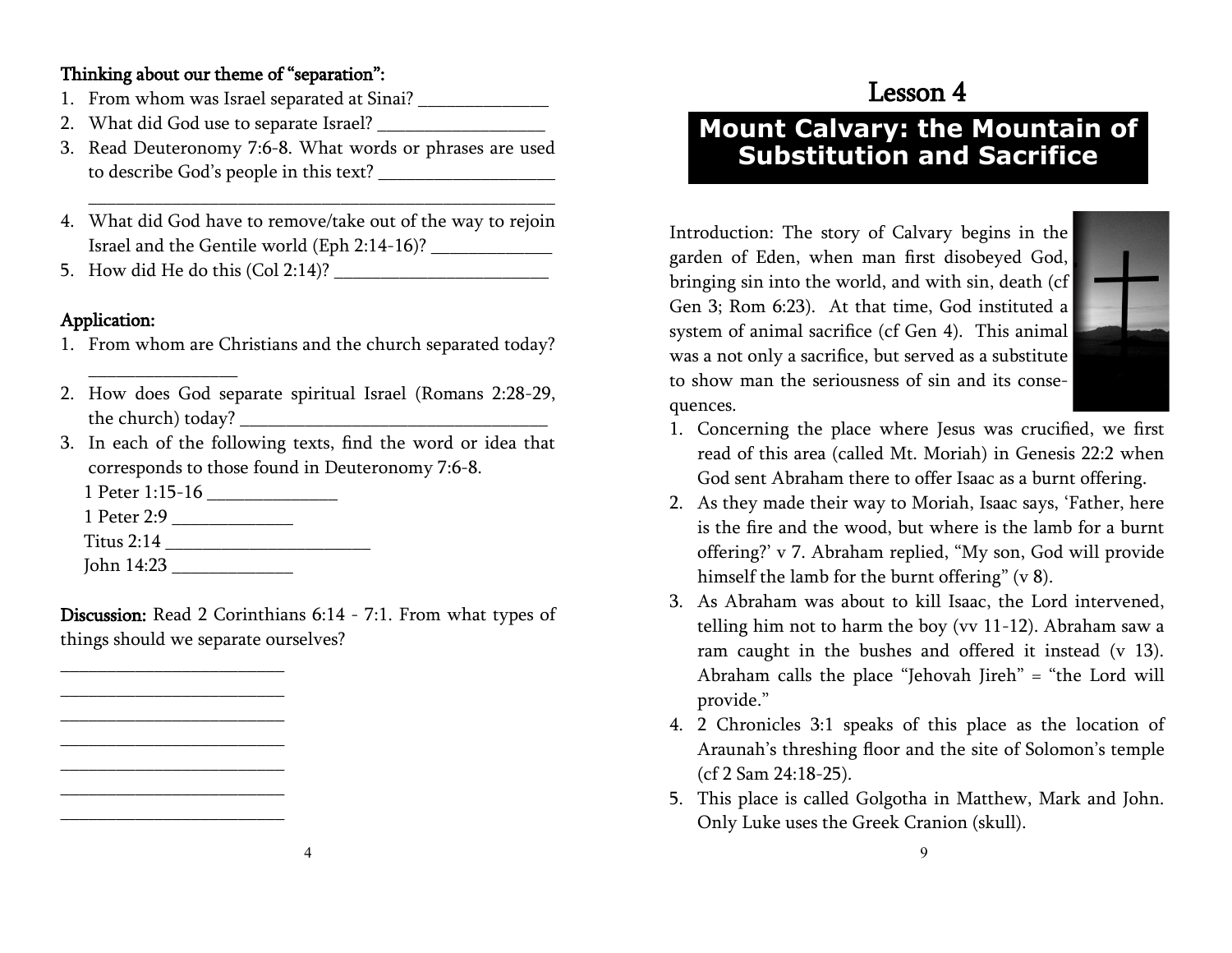#### Discussion: The Need for Metamorphosis

- 1. Jesus' change is mentioned in the passive voice, meaning what was happening was being done to Him, not by Him.
- 2. Genuine change in my own life is not the result of selfeffort, but instead through yielding and submitting myself in the hands of God.
- 3. Read Romans 12:1-2. "Be transformed" is a passive imperative. An "imperative" is "must" statement. A command. Something we are required to do. Knowing what "passive " means, what is the only way for me to be transformed as I am instructed in this text? \_\_\_\_\_\_\_\_\_\_\_\_\_\_\_\_\_\_\_\_\_\_\_\_\_\_\_
- 4. Read the following scriptures and discuss the words found in them that relate to our topic of change / metamorphosis: Acts 3:19 \_\_\_\_\_\_\_\_\_\_\_\_\_\_\_\_\_\_\_\_\_\_\_\_\_\_\_\_\_\_\_\_\_\_\_\_\_\_\_\_\_\_ 2 Corinthians 5:17 \_\_\_\_\_\_\_\_\_\_\_\_\_\_\_\_\_\_\_\_\_\_\_\_\_\_\_\_\_\_\_\_\_\_

\_\_\_\_\_\_\_\_\_\_\_\_\_\_\_\_\_\_\_\_\_\_\_\_\_\_\_\_\_\_\_\_\_\_\_\_\_\_\_\_\_\_\_\_\_\_\_\_\_\_

1 Peter 1:22-23 \_\_\_\_\_\_\_\_\_\_\_\_\_\_\_\_\_\_\_\_\_\_\_\_\_\_\_\_\_\_\_\_\_\_\_\_\_

## Application: The Reality of Metamorphosis

- 1. Jesus' transfiguration was not so much a change in Jesus as it was allowing the true Jesus to shine through, the Jesus who had existed from all eternity (John 1:1-4, 14).
- 2. The change in Moses—Read Exodus 34:29-35. Where had Moses been to make his face shine?
- 3. The change in ME—2 Corinthians 3:7-18.
- 4. Discuss the "revealing" of Jesus and how it relates to our own change.

## Lesson 2

## **Mount Carmel: the Mountain of Decision**

Introduction: In our previous lesson, we learned about the events that led to the special separation of God's people at Mt. Sinai (cf Deut 5:1-5). Now, almost 600 years later, God's people are no longer distinct from the heathen nations around them, being led by their wicked king, Ahab. Consider Ahab's wickedness in 1 Kings 16:29-33…



- 1. Though Israel never had a king who pleased the Lord, Ahab was said to have provoked God to anger more than every other king before him - v 30
- 2. Ahab considered it a trivial thing to continue in the sins of Jeroboam (v 31), a reference to Jeroboam's perversion of Divinely authorized worship (cf 1 Kings 12:25-33).
- 3. Ahab married Jezebel, the pagan daughter of Sidonian king Ethbaal (meaning "with Baal"- a pagan god) - v 32. Among the notorious deeds of Jezebel were the slaughter of God's prophets (1 Kings 18:4) and the murder of righteous Naboth in order to steal his vineyard (1 Kings 21:1-16). See also 1 Kings 21:25.
- 4. Ahab built a temple and altar for Baal v 32. Additionally, Ahab made a grove for Asherah, the Canaanite goddess of fertility - v 33.